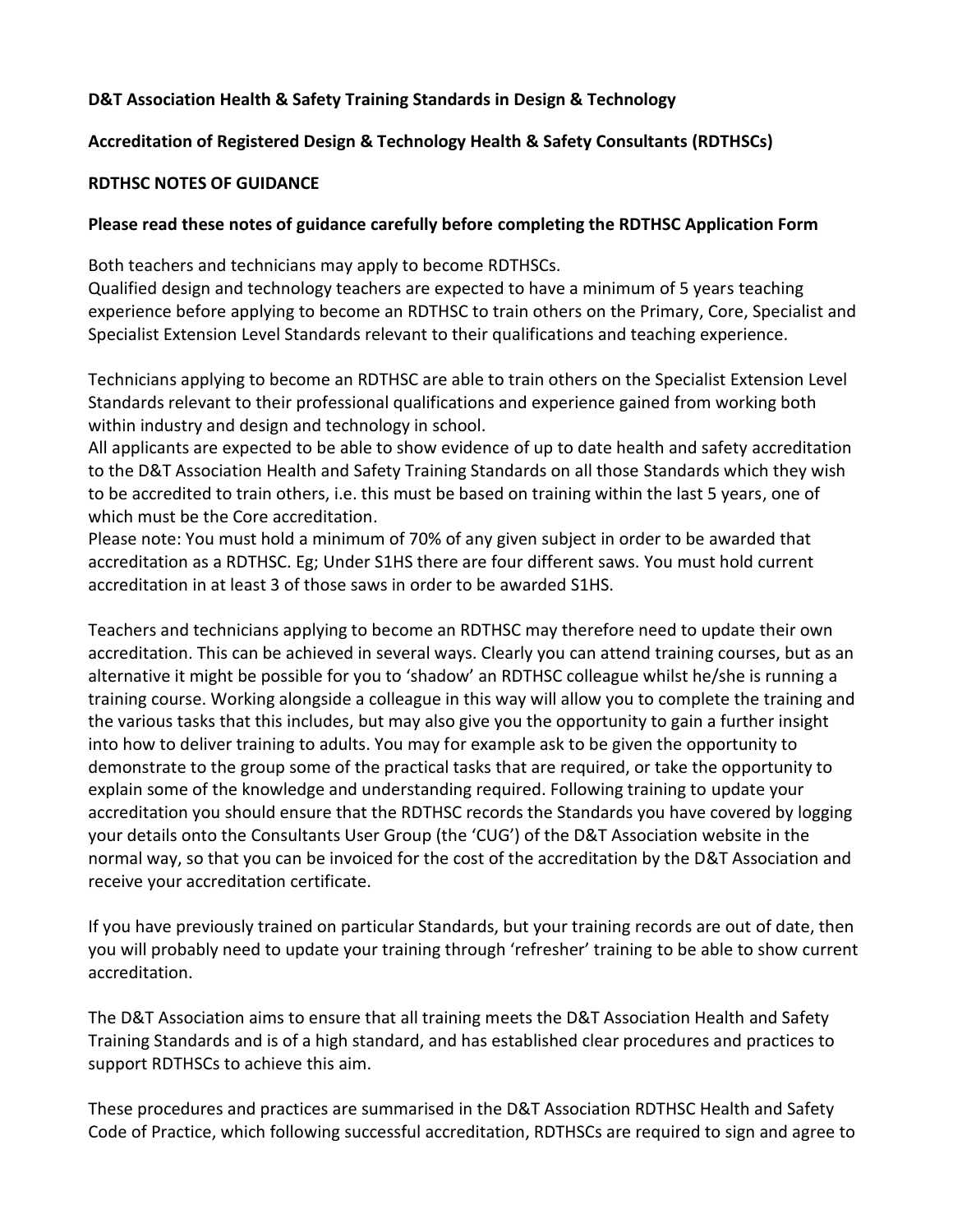follow. In addition, RDTHSCs will then be given access to the RDTHSC Handbook and the Closed User Group (CUG) on the D&T Association website, which provides regular updates and all of the materials required to deliver training on the D&T Association H&S Training Standards.

### **The Code of Practice requires for example:**

- A commitment by RDTHSCs to maintain and improve their professional knowledge and competence by attending the health and safety conference and initial/refresher training courses as set out in the D&T Association 5 year rolling programme of 'training the trainers' courses.
- A commitment by RDTHSCs, before undertaking any training, to confirm all fees (where appropriate) in writing, including their own training fee and the registration/accreditation fee payable to the D&T Association.
- A commitment by RDTHSCs to base their training on the H&S training materials on the CUG, which cover all of the Primary, Secondary Core, Specialist and Specialist Extension Level Standards. For example, for each of the Specialist and Specialist Extension Level Standards the training materials define the knowledge and understanding required by trainees and the practical skills they are expected to demonstrate. RDTHSCs must ensure that trainees complete and keep a record of set assessment tasks to demonstrate that they qualify for accreditation for the Standards being taught.
- A commitment by RDTHSCs to ensure that their training is based on the recommended minimum contact times for each set of these Standards, to ensure that trainees are given sufficient time to demonstrate their practical capability in each of the required tasks.
- A commitment by RDTHSCs, on completion of any training, to submit information on-line, providing details of course members, including invoice address, email address and the areas to be accredited for each participant.
- A commitment by RDTHSCs to ensure the necessary registration is in place with the Information Commissioners Office (ICO) and comply with data protection regulations

Following successful application, all RDTHSCs are required to attend a Core Level Training Standards 'training the trainers' session, irrespective of whether they propose to be registered to train others on these Standards. The Core Level Standards provide the foundations of the accreditation scheme. Integral to this Core Level Training is the development of a D&T H&S portfolio. The D&T Association recommends that all colleagues in school should assemble a D&T H&S portfolio as a personal record of their health and safety training and working practice in school, and recommends that this is updated on an annual basis as a permanent and cumulative record of on-going personal practice. It is important that all RDTHSCs fully understand the importance of both the Core Level Standards and the personal portfolio. Teachers and technicians are expected to lodge all of their H&S training materials within this portfolio.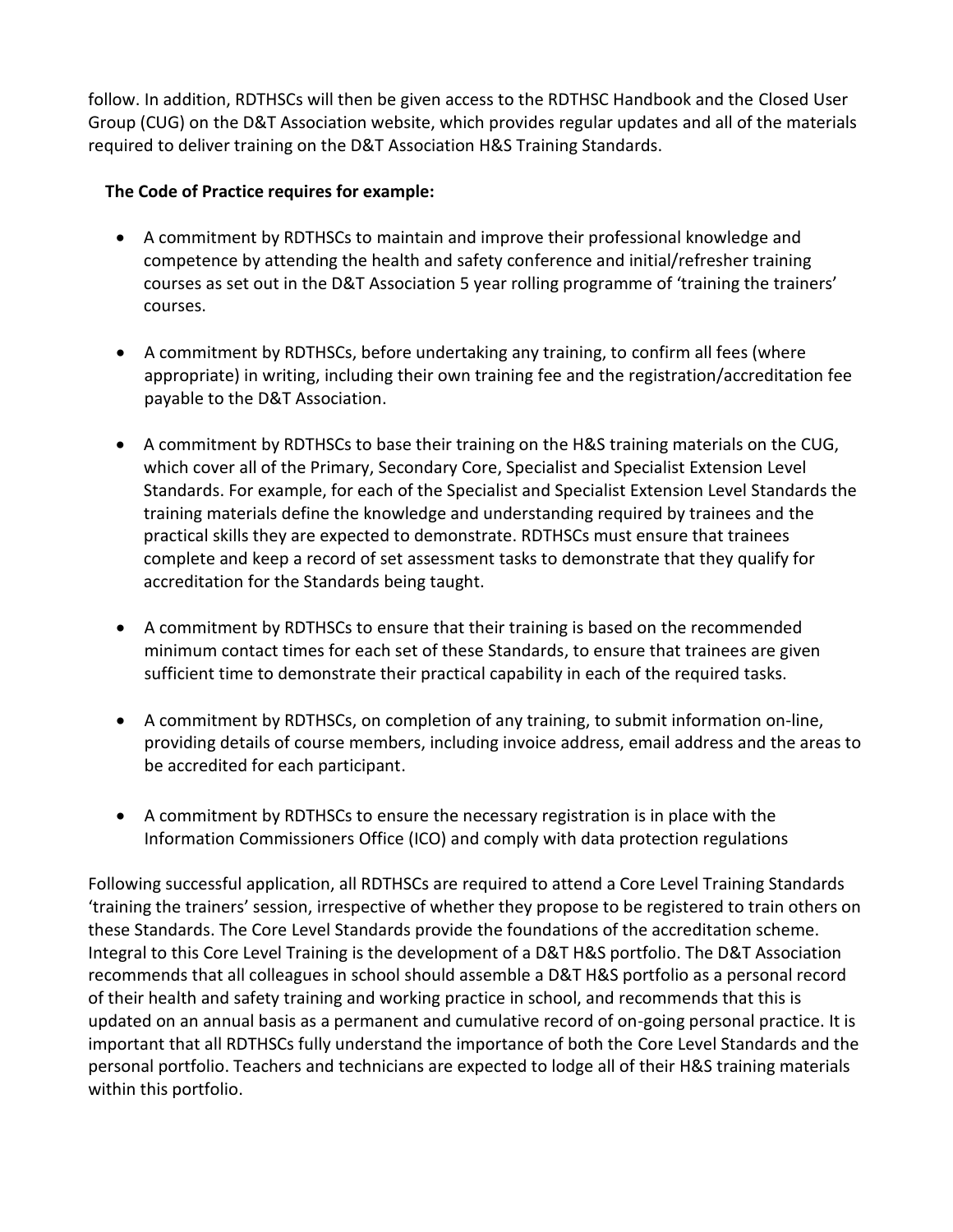In addition, all RDTHSCs planning to train others on the Specialist Extension Levels are required to attend an introductory 'training the trainers' session on delivering the Specialist Extension Level Training Standards. These Standards cover the high risk activities in resistant materials and it is important that RDTHSCs fully understand the procedures that must be followed to deliver both initial and refresher training on these Standards. You will not be eligible to train on your own until this course has been attended.

During the delivery of your first 2 courses on behalf of the D&T Association, you will be required to arrange for an existing RDTHSC to mentor you to ensure that you are following the training protocols relating to the D&TA H&S Training materials on the CUG, the RDTHSC Handbook and the RDTHSC Code of Practice.

All applicants must have a working knowledge of current H&S documentation. These should include as a minimum:

- 'D&T Association Health and Safety Training Standards in Design and Technology  $\sum_{s \in \mathbb{N}}$
- 'D&T Association Risk Assessment in Secondary School Design and Technology Environments'
- 'BS4163:2021 Health and safety for design and technology in educational and similar
- establishments Code of practice'  $\frac{1}{25}$
- 'CLEAPPS Model Risk Assessments for Design and Technology'.

The first three of these can be purchased on the D&T Association website. CLEAPSS publications can only be viewed and downloaded on-line by CLEAPSS members, as the materials are username and password protected. RDTHSCs are advised to become Associate Members of CLEAPSS to receive both up to date publications and full access to the website.

## **Completing the application form**

### Page 1

Please complete this accurately as these details will be published on the Consultants Directory on the D&T Association website if requested.

If you are not a qualified teacher, you are asked to provide details of your title and current post. Technicians for example may wish to use this section to describe the nature of the role they play in their school. We acknowledge that technicians are used in a variety of ways in different schools, and this is an opportunity to explain briefly the areas within which you support others and if relevant the areas in which you are involved in training others.

## Page 2

Please use the top half of the page to summarise your professional employment details.

For teachers this should include details of the schools in which you have taught, timescales, posts held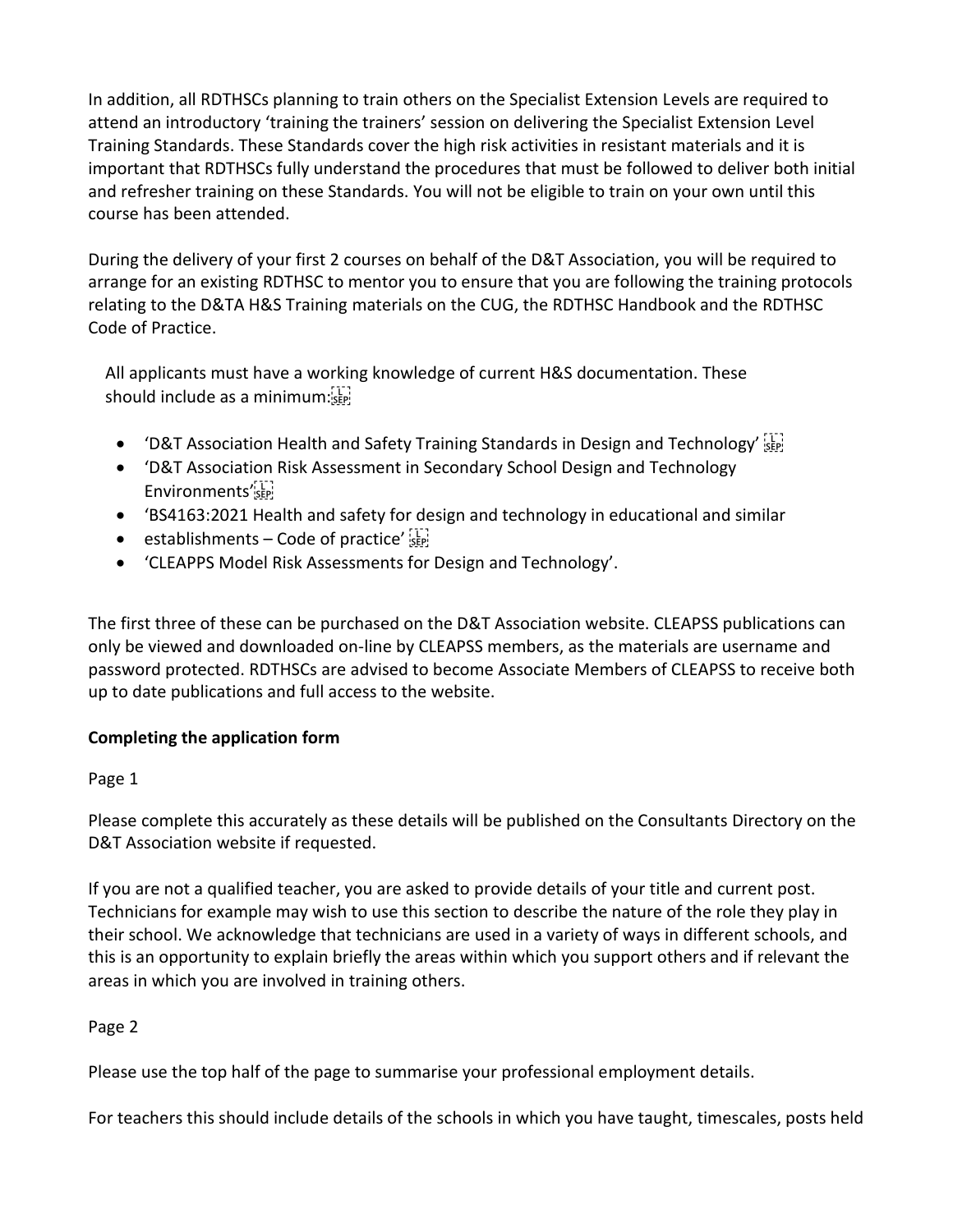and areas of design and technology in which you have been trained and actively teach.

Use the bottom half to give details of any non D&TA CPD held or training attended in the last five years.

## Page 3

On the right hand side of this page you are required to date the boxes of those D&T Association H&S Training Standards that you currently hold or would like to be registered to teach others.

You are reminded that qualified teachers can apply to train others on the Primary, Core, Specialist and Specialist Extension Level Standards relevant to their qualifications and teaching experience once they have attended a 'training the trainers' course.

You are reminded that technicians can only apply to train others on the Specialist Extension Level Standards relevant to their professional qualifications and experience gained from working both within industry and design and technology in school.

## **Please attach copies of your accreditation certificates to support your application**.

Page 4

Please detail any experience that you have had of delivering training to adults, e.g. presenting CPD etc.

For technicians this should include a list of your experience working both in industry and within design and technology in schools. Please detail any experience that you have had of delivering training to adults, e.g. presenting in-house training etc.

Please justify why you should be accredited as an RDTHSC. This should show how you intend to use the RDTHSC registration, what type of training you intend to provide, e.g. working within your own school, working in conjunction with a Local Authority/adviser, working as an Independent Consultant.

## Page 5

Please supply details of a referee who can support your application. This should be someone who knows you well and has been actively involved in monitoring your work, e.g. your head of department, a senior manager from school, a Local Authority H&S Officer or a RDTHSC you have worked closely with. Your referee will be contacted as soon as your application has been approved by colleagues at the D&T Association.

# Page 5

See notes on H&S documentation, the D&T Association RDTHSC Health and Safety Code of Practice and the Core Level Training Standards above. You are asked to sign to confirm that you know the key H&S publications relevant to D&T in schools, and that you will agree to follow the Code of Practice